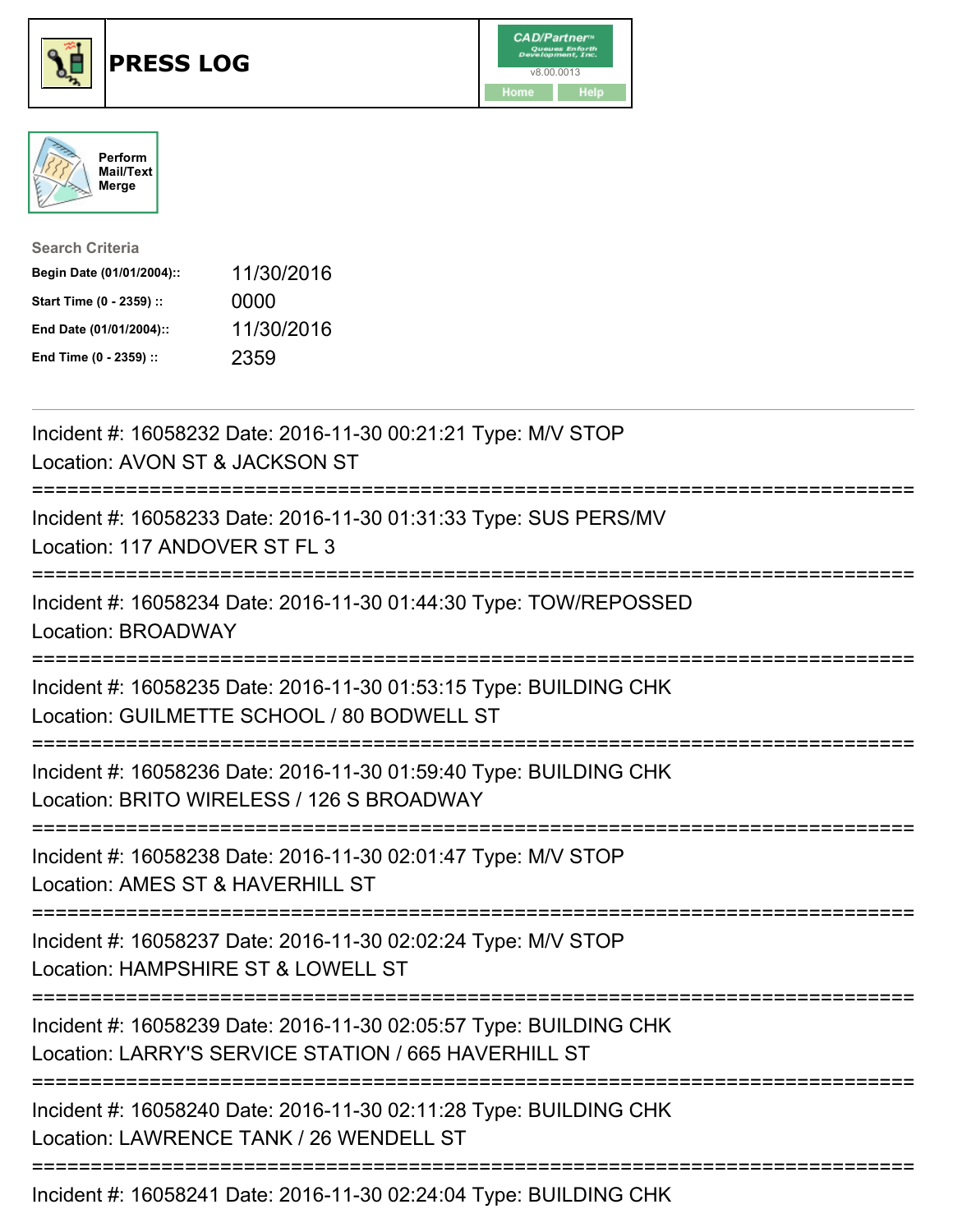Location: SAM'S FOOD STORE / 389 BROADWAY =========================================================================== Incident #: 16058242 Date: 2016-11-30 02:25:00 Type: BUILDING CHK Location: NORTHERN ESSEX COMMUNITY COLLE / COMMON ST =========================================================================== Incident #: 16058243 Date: 2016-11-30 02:28:20 Type: VIO CITY ORD Location: 28 YALE ST =========================================================================== Incident #: 16058244 Date: 2016-11-30 02:40:43 Type: BUILDING CHK Location: FREDS AUTO REPAIR / 265 LOWELL ST =========================================================================== Incident #: 16058245 Date: 2016-11-30 02:44:58 Type: BUILDING CHK Location: 2 INMAN ST =========================================================================== Incident #: 16058247 Date: 2016-11-30 02:47:12 Type: M/V STOP Location: WINTHROP AV =========================================================================== Incident #: 16058246 Date: 2016-11-30 02:47:13 Type: M/V STOP Location: BROADWAY & CROSS ST =========================================================================== Incident #: 16058248 Date: 2016-11-30 02:49:44 Type: M/V STOP Location: COMMON ST & LAWRENCE ST =========================================================================== Incident #: 16058249 Date: 2016-11-30 02:52:28 Type: BUILDING CHK Location: ALBRITE CARPET CLEANING COMP. / 223 WINTHROP AV =========================================================================== Incident #: 16058250 Date: 2016-11-30 02:54:04 Type: M/V STOP Location: BOWDOIN ST & CLIFTON ST =========================================================================== Incident #: 16058251 Date: 2016-11-30 02:56:22 Type: BUILDING CHK Location: 60 ISLAND ST =========================================================================== Incident #: 16058252 Date: 2016-11-30 02:57:19 Type: BUILDING CHK Location: GUILMETTE SCHOOL / 80 BODWELL ST =========================================================================== Incident #: 16058253 Date: 2016-11-30 03:42:29 Type: ALARM/BURG Location: TSI / 78 STATE ST =========================================================================== Incident #: 16058254 Date: 2016-11-30 03:46:46 Type: M/V STOP Location: SHAWSHEEN RD =========================================================================== Incident #: 16058255 Date: 2016-11-30 03:49:20 Type: BUILDING CHK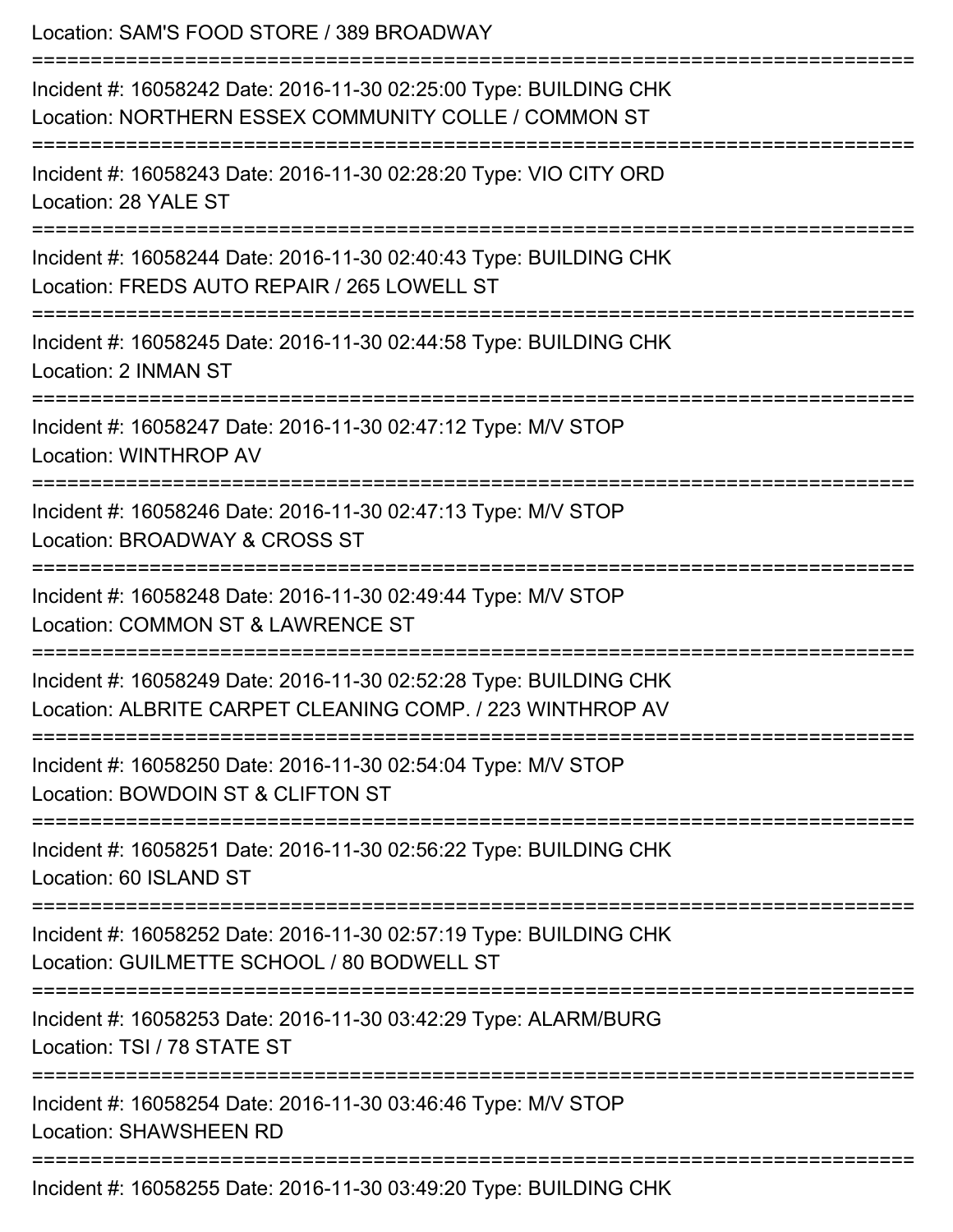| Incident #: 16058256 Date: 2016-11-30 03:57:51 Type: ALARM/BURG<br>Location: ADULT LEARNING CENTER / 147 HAVERHILL ST   |
|-------------------------------------------------------------------------------------------------------------------------|
| Incident #: 16058257 Date: 2016-11-30 04:09:06 Type: BUILDING CHK<br>Location: 78 STATE ST                              |
| Incident #: 16058258 Date: 2016-11-30 05:01:04 Type: MEDIC SUPPORT<br>Location: 40 HAVERHILL ST FL 2                    |
| Incident #: 16058259 Date: 2016-11-30 05:04:25 Type: CK WELL BEING<br>Location: 105 BOWDOIN ST                          |
| Incident #: 16058260 Date: 2016-11-30 05:07:28 Type: B&E/PAST<br>Location: 20 DAISY ST #101                             |
| Incident #: 16058261 Date: 2016-11-30 05:23:29 Type: ALARMS<br>Location: LOAN USA / 92 BROADWAY                         |
| Incident #: 16058262 Date: 2016-11-30 05:46:01 Type: STOL/MV/PAS<br>Location: 172 E HAVERHILL ST                        |
| Incident #: 16058263 Date: 2016-11-30 05:51:28 Type: SUS PERS/MV<br>Location: 115 ANDOVER ST #3                         |
| Incident #: 16058264 Date: 2016-11-30 06:01:42 Type: TOW/REPOSSED<br>Location: 273 S BROADWAY                           |
| Incident #: 16058265 Date: 2016-11-30 06:03:37 Type: TOW/REPOSSED<br>Location: 110 BERNARD AV                           |
| Incident #: 16058266 Date: 2016-11-30 06:04:34 Type: SUS PERS/MV<br>Location: ELM ST & NEWBURY ST                       |
| Incident #: 16058267 Date: 2016-11-30 06:05:13 Type: BUILDING CHK<br>Location: ADULT LEARNING CENTER / 147 HAVERHILL ST |
| Incident #: 16058268 Date: 2016-11-30 07:01:56 Type: PARK & WALK<br>Location: BROADWAY & HAVERHILL ST                   |
| Incident #: 16058269 Date: 2016-11-30 07:04:44 Type: ALARM/BURG                                                         |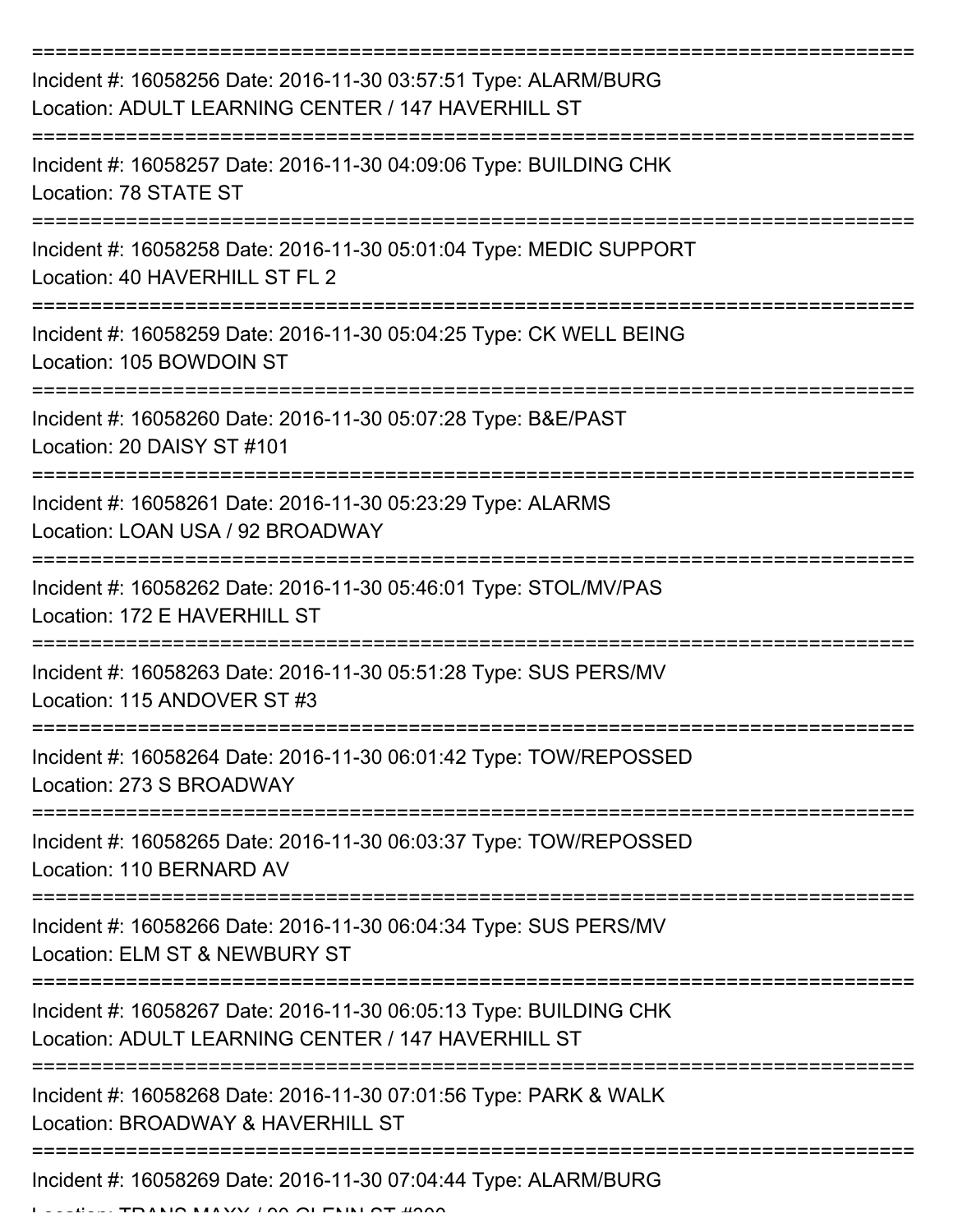| Incident #: 16058270 Date: 2016-11-30 07:13:54 Type: TOW/REPOSSED<br>Location: 117 LOWELL ST<br>Incident #: 16058271 Date: 2016-11-30 07:30:04 Type: M/V STOP<br>Location: BROADWAY & CEDAR ST<br>Incident #: 16058272 Date: 2016-11-30 07:36:39 Type: DISABLED MV<br>Location: MARSTON ST & PROSPECT ST<br>Incident #: 16058273 Date: 2016-11-30 07:45:10 Type: MV/BLOCKING<br>Location: 229 E HAVERHILL ST<br>Incident #: 16058274 Date: 2016-11-30 08:14:59 Type: M/V STOP<br>Location: ESSEX ST & JACKSON ST<br>Incident #: 16058275 Date: 2016-11-30 08:16:42 Type: M/V STOP<br>Location: BROADWAY & COMMON ST<br>Incident #: 16058276 Date: 2016-11-30 08:36:22 Type: M/V STOP<br>Location: COMMON ST & UNION ST<br>Incident #: 16058277 Date: 2016-11-30 08:44:29 Type: HIT & RUN M/V<br>Location: 75 BROOKFIELD ST<br>Incident #: 16058278 Date: 2016-11-30 08:45:47 Type: MEDIC SUPPORT<br>Location: COADY'S TOWING SERVICE / 139 MARSTON ST<br>Incident #: 16058279 Date: 2016-11-30 08:48:22 Type: MEDIC SUPPORT<br>Location: DUNKIN DONUTS / 99 WINTHROP AV<br>Incident #: 16058280 Date: 2016-11-30 09:14:33 Type: PARK & WALK<br>Location: BRADFORD ST & BROADWAY<br>Incident #: 16058281 Date: 2016-11-30 09:24:48 Type: ALARM/HOLD<br>Location: PAYLESS SHOES / 700 ESSEX ST |
|----------------------------------------------------------------------------------------------------------------------------------------------------------------------------------------------------------------------------------------------------------------------------------------------------------------------------------------------------------------------------------------------------------------------------------------------------------------------------------------------------------------------------------------------------------------------------------------------------------------------------------------------------------------------------------------------------------------------------------------------------------------------------------------------------------------------------------------------------------------------------------------------------------------------------------------------------------------------------------------------------------------------------------------------------------------------------------------------------------------------------------------------------------------------------------------------------------------------------------------------------------------------------------------------|
|                                                                                                                                                                                                                                                                                                                                                                                                                                                                                                                                                                                                                                                                                                                                                                                                                                                                                                                                                                                                                                                                                                                                                                                                                                                                                              |
|                                                                                                                                                                                                                                                                                                                                                                                                                                                                                                                                                                                                                                                                                                                                                                                                                                                                                                                                                                                                                                                                                                                                                                                                                                                                                              |
|                                                                                                                                                                                                                                                                                                                                                                                                                                                                                                                                                                                                                                                                                                                                                                                                                                                                                                                                                                                                                                                                                                                                                                                                                                                                                              |
|                                                                                                                                                                                                                                                                                                                                                                                                                                                                                                                                                                                                                                                                                                                                                                                                                                                                                                                                                                                                                                                                                                                                                                                                                                                                                              |
|                                                                                                                                                                                                                                                                                                                                                                                                                                                                                                                                                                                                                                                                                                                                                                                                                                                                                                                                                                                                                                                                                                                                                                                                                                                                                              |
|                                                                                                                                                                                                                                                                                                                                                                                                                                                                                                                                                                                                                                                                                                                                                                                                                                                                                                                                                                                                                                                                                                                                                                                                                                                                                              |
|                                                                                                                                                                                                                                                                                                                                                                                                                                                                                                                                                                                                                                                                                                                                                                                                                                                                                                                                                                                                                                                                                                                                                                                                                                                                                              |
|                                                                                                                                                                                                                                                                                                                                                                                                                                                                                                                                                                                                                                                                                                                                                                                                                                                                                                                                                                                                                                                                                                                                                                                                                                                                                              |
|                                                                                                                                                                                                                                                                                                                                                                                                                                                                                                                                                                                                                                                                                                                                                                                                                                                                                                                                                                                                                                                                                                                                                                                                                                                                                              |
|                                                                                                                                                                                                                                                                                                                                                                                                                                                                                                                                                                                                                                                                                                                                                                                                                                                                                                                                                                                                                                                                                                                                                                                                                                                                                              |
|                                                                                                                                                                                                                                                                                                                                                                                                                                                                                                                                                                                                                                                                                                                                                                                                                                                                                                                                                                                                                                                                                                                                                                                                                                                                                              |
|                                                                                                                                                                                                                                                                                                                                                                                                                                                                                                                                                                                                                                                                                                                                                                                                                                                                                                                                                                                                                                                                                                                                                                                                                                                                                              |
| Incident #: 16058282 Date: 2016-11-30 09:26:36 Type: DISORDERLY<br>Location: WINTHROP AV                                                                                                                                                                                                                                                                                                                                                                                                                                                                                                                                                                                                                                                                                                                                                                                                                                                                                                                                                                                                                                                                                                                                                                                                     |
| Incident #: 16058283 Date: 2016-11-30 09:28:34 Type: HIT & RUN M/V<br>I occión: CDEATED I AMDENICE EAM LI TH CTD / 24 HAV/EDHII I CT                                                                                                                                                                                                                                                                                                                                                                                                                                                                                                                                                                                                                                                                                                                                                                                                                                                                                                                                                                                                                                                                                                                                                         |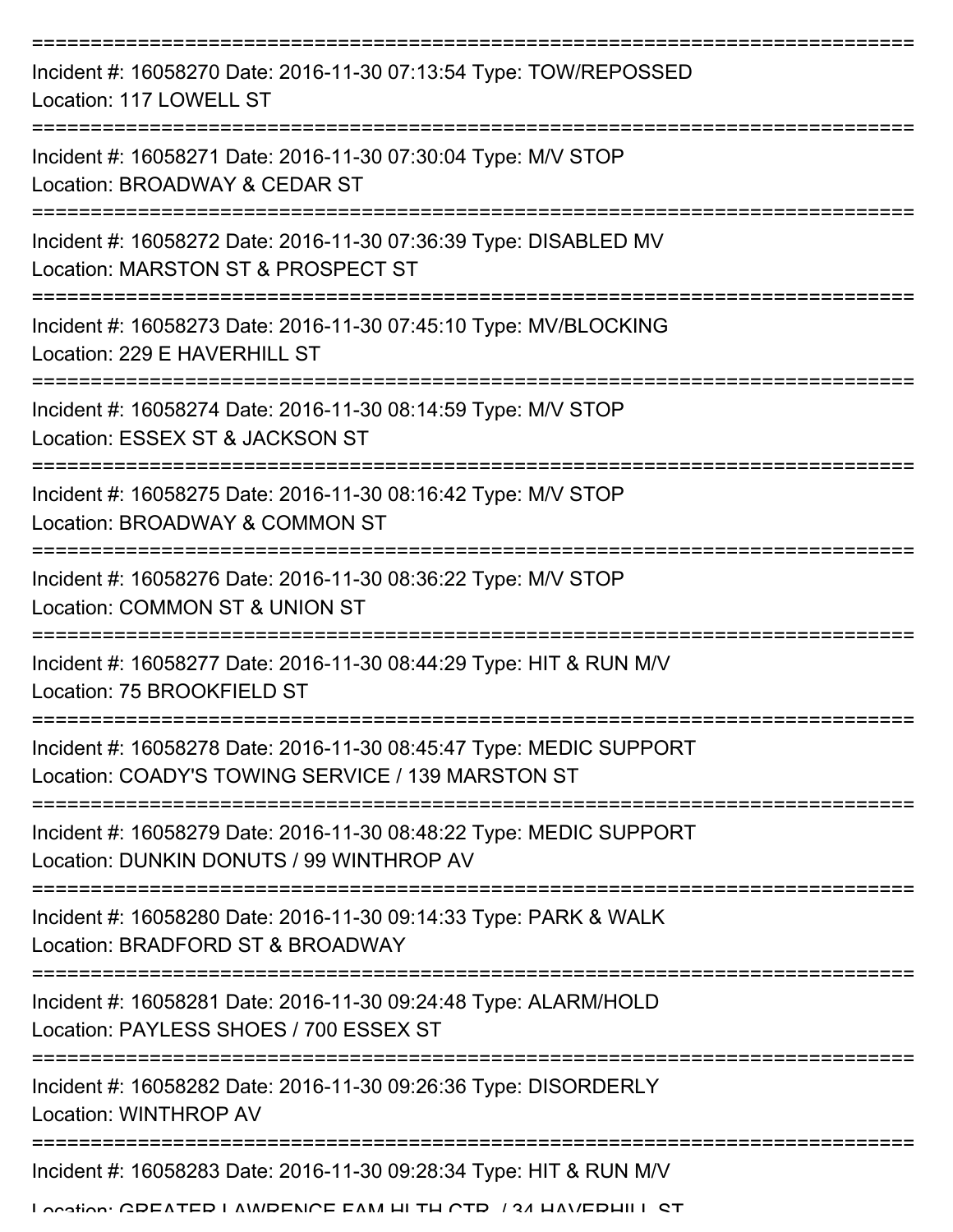| Incident #: 16058284 Date: 2016-11-30 09:34:57 Type: M/V STOP<br>Location: BROADWAY & METHUEN ST                  |
|-------------------------------------------------------------------------------------------------------------------|
| Incident #: 16058285 Date: 2016-11-30 09:35:19 Type: KEEP PEACE<br>Location: 447 ESSEX ST                         |
| Incident #: 16058288 Date: 2016-11-30 09:41:12 Type: SUS PERS/MV<br>Location: 67 BROOKFIELD ST                    |
| Incident #: 16058286 Date: 2016-11-30 09:41:25 Type: ALARM/BURG<br>Location: 521 BROADWAY                         |
| Incident #: 16058287 Date: 2016-11-30 09:42:33 Type: ASSSIT OTHER PD<br>Location: 90 LOWELL ST                    |
| Incident #: 16058289 Date: 2016-11-30 09:45:20 Type: NOTIFICATION<br>Location: 116 CROSS ST<br>------------------ |
| Incident #: 16058290 Date: 2016-11-30 09:59:50 Type: WARRANT SERVE<br>Location: 123 LOWELL ST #1                  |
| Incident #: 16058291 Date: 2016-11-30 10:00:58 Type: M/V STOP<br>Location: ANDOVER ST & S BROADWAY                |
| Incident #: 16058292 Date: 2016-11-30 10:06:06 Type: M/V STOP<br>Location: FRONT ST & S BROADWAY                  |
| Incident #: 16058293 Date: 2016-11-30 10:10:43 Type: PARK & WALK<br>Location: BRADFORD ST & BROADWAY              |
| Incident #: 16058294 Date: 2016-11-30 10:11:18 Type: AUTO ACC/PI<br>Location: BROADWAY & ESSEX ST                 |
| Incident #: 16058295 Date: 2016-11-30 10:11:33 Type: AUTO ACC/UNK PI<br>Location: BROADWAY & ESSEX ST             |
| Incident #: 16058296 Date: 2016-11-30 10:15:42 Type: DOMESTIC/PROG<br>Location: 86 GREENWOOD ST                   |
| Incident #: 16058297 Date: 2016-11-30 10:20:31 Type: NOTIFICATION                                                 |

Location: 63 AMES ST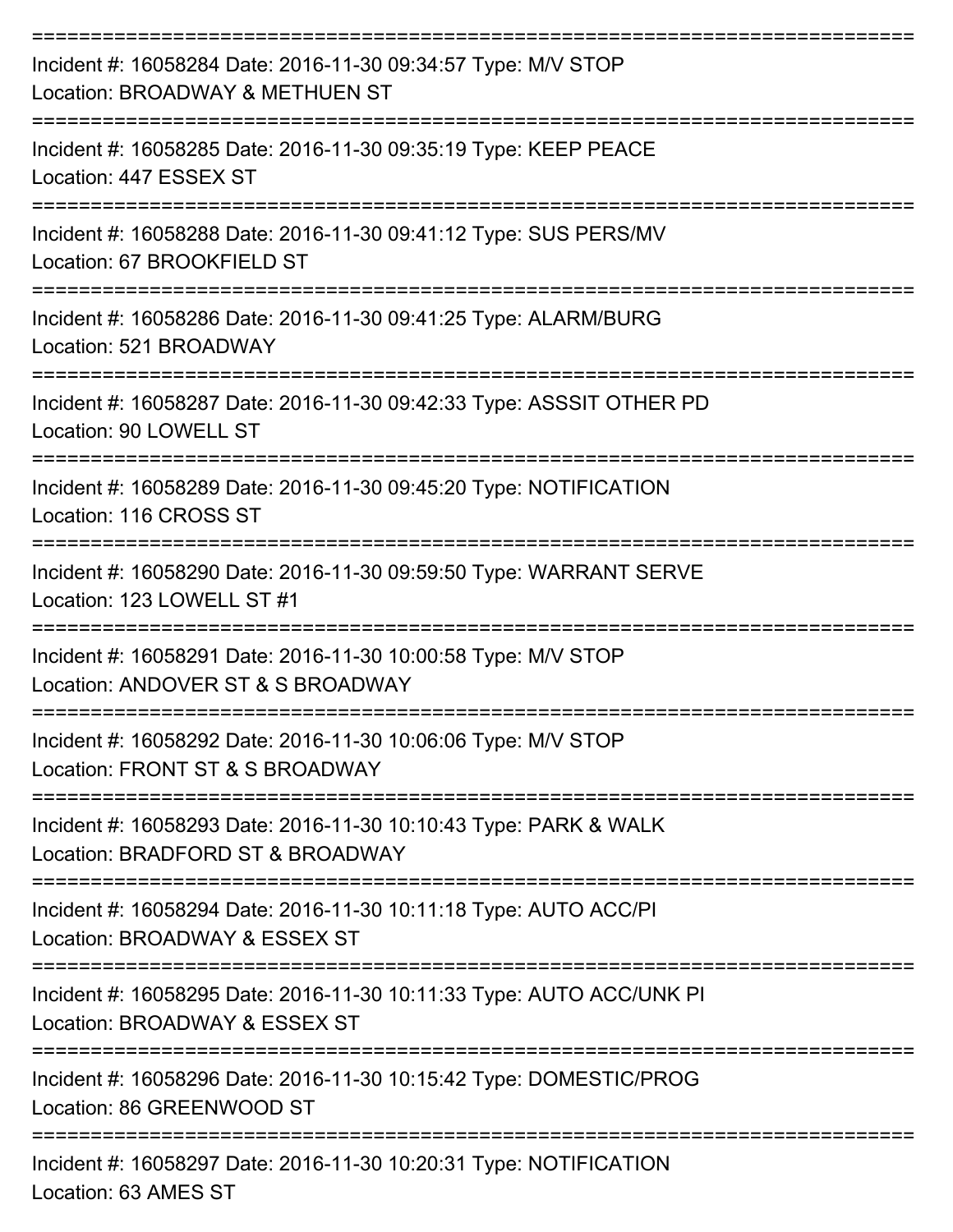| Incident #: 16058298 Date: 2016-11-30 10:22:19 Type: TOW OF M/V<br>Location: ALLSTON ST & HOWARD ST            |
|----------------------------------------------------------------------------------------------------------------|
| Incident #: 16058299 Date: 2016-11-30 10:31:12 Type: M/V STOP<br>Location: 73 WINTHROP AV                      |
| Incident #: 16058300 Date: 2016-11-30 10:36:27 Type: TOW OF M/V<br>Location: 172 PROSPECT ST                   |
| Incident #: 16058301 Date: 2016-11-30 10:37:24 Type: M/V STOP<br>Location: 439 S UNION ST                      |
| Incident #: 16058303 Date: 2016-11-30 10:58:37 Type: MV/BLOCKING<br>Location: 5 HOWE CT                        |
| Incident #: 16058302 Date: 2016-11-30 10:59:21 Type: M/V STOP<br>Location: BROADWAY & HAVERHILL ST             |
| Incident #: 16058304 Date: 2016-11-30 11:07:56 Type: PARK & WALK<br>Location: BRADFORD ST & BROADWAY           |
| Incident #: 16058305 Date: 2016-11-30 11:14:45 Type: COURT DOC SERVE<br>Location: LEONARD SCHOOL / 60 ALLEN ST |
| Incident #: 16058306 Date: 2016-11-30 11:20:11 Type: SUS PERS/MV<br>Location: 151 MAY ST                       |
| Incident #: 16058307 Date: 2016-11-30 11:24:06 Type: INVEST CONT<br>Location: 70 N PARISH RD                   |
| Incident #: 16058308 Date: 2016-11-30 11:37:15 Type: SHOPLIFTING<br>Location: WALGREENS / 135 BROADWAY         |
| Incident #: 16058309 Date: 2016-11-30 11:45:16 Type: MEDIC SUPPORT<br>Location: 42 MARBLE AV                   |
| Incident #: 16058310 Date: 2016-11-30 11:52:02 Type: AUTO ACC/PI<br>Location: ARLINGTON ST & LAWRENCE ST       |
| Incident #: 16058311 Date: 2016-11-30 11:59:13 Type: M/V STOP<br>Location: MT VERNON ST & S BROADWAY           |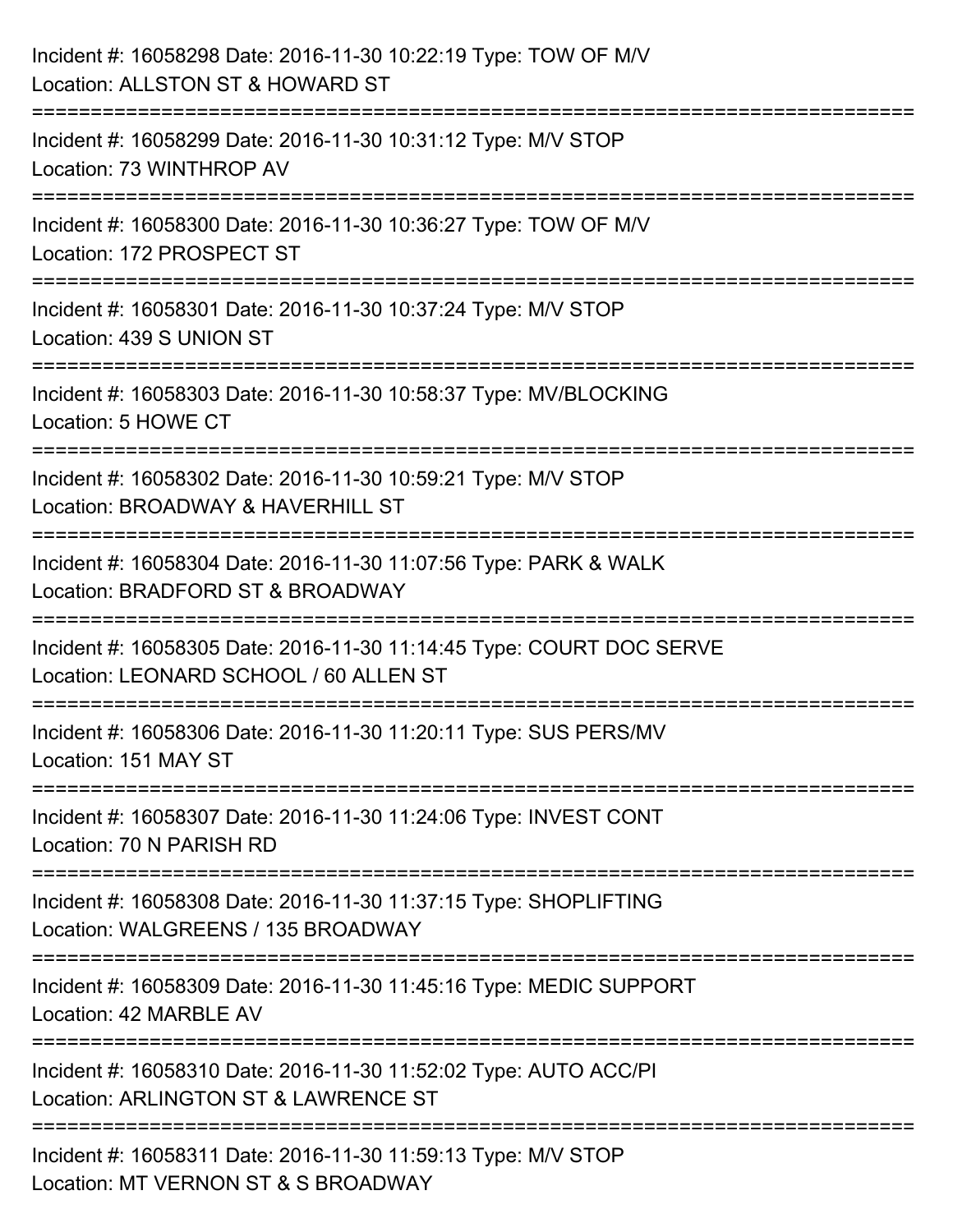| Incident #: 16058312 Date: 2016-11-30 12:07:55 Type: DISTURBANCE<br>Location: LAWRENCE HIGH SCHOOL / 70 N PARISH RD                                        |
|------------------------------------------------------------------------------------------------------------------------------------------------------------|
| Incident #: 16058313 Date: 2016-11-30 12:12:23 Type: M/V STOP<br>Location: EVERETT ST & SANBORN ST                                                         |
| Incident #: 16058314 Date: 2016-11-30 12:24:08 Type: M/V STOP<br>Location: MT VERNON ST & S BROADWAY                                                       |
| Incident #: 16058315 Date: 2016-11-30 12:50:32 Type: SUS PERS/MV<br>Location: BROOKFIELD ST & GROTON ST                                                    |
| Incident #: 16058316 Date: 2016-11-30 12:51:22 Type: TRESPASSING<br>Location: SEVEN ELEVEN / 99 HAMPSHIRE ST                                               |
| Incident #: 16058317 Date: 2016-11-30 13:02:10 Type: TOW OF M/V<br>Location: 64 CONGRESS ST                                                                |
| Incident #: 16058318 Date: 2016-11-30 13:03:03 Type: TOW OF M/V<br>Location: 64 CONGRESS ST                                                                |
| Incident #: 16058319 Date: 2016-11-30 13:06:44 Type: STOL/MV/PAS<br>Location: 23 HAWLEY ST                                                                 |
| Incident #: 16058320 Date: 2016-11-30 13:16:33 Type: ANIMAL COMPL<br>Location: 5 JENNINGS ST                                                               |
| Incident #: 16058321 Date: 2016-11-30 13:20:54 Type: INVEST CONT<br>Location: 491 HAVERHILL ST                                                             |
| Incident #: 16058322 Date: 2016-11-30 13:23:35 Type: INVEST CONT<br>Location: 65 PARK ST #4                                                                |
| Incident #: 16058323 Date: 2016-11-30 13:26:50 Type: MV/BLOCKING<br>Location: 34 YALE ST<br>=================================<br>------------------------- |
| Incident #: 16058324 Date: 2016-11-30 13:41:29 Type: CK WELL BEING<br>Location: BIG N' BEEFY / 415 BROADWAY                                                |
| Incident #: 16058325 Date: 2016-11-30 13:45:41 Type: WARRANT SERVE<br>Location: 90 LOWELL ST                                                               |

===========================================================================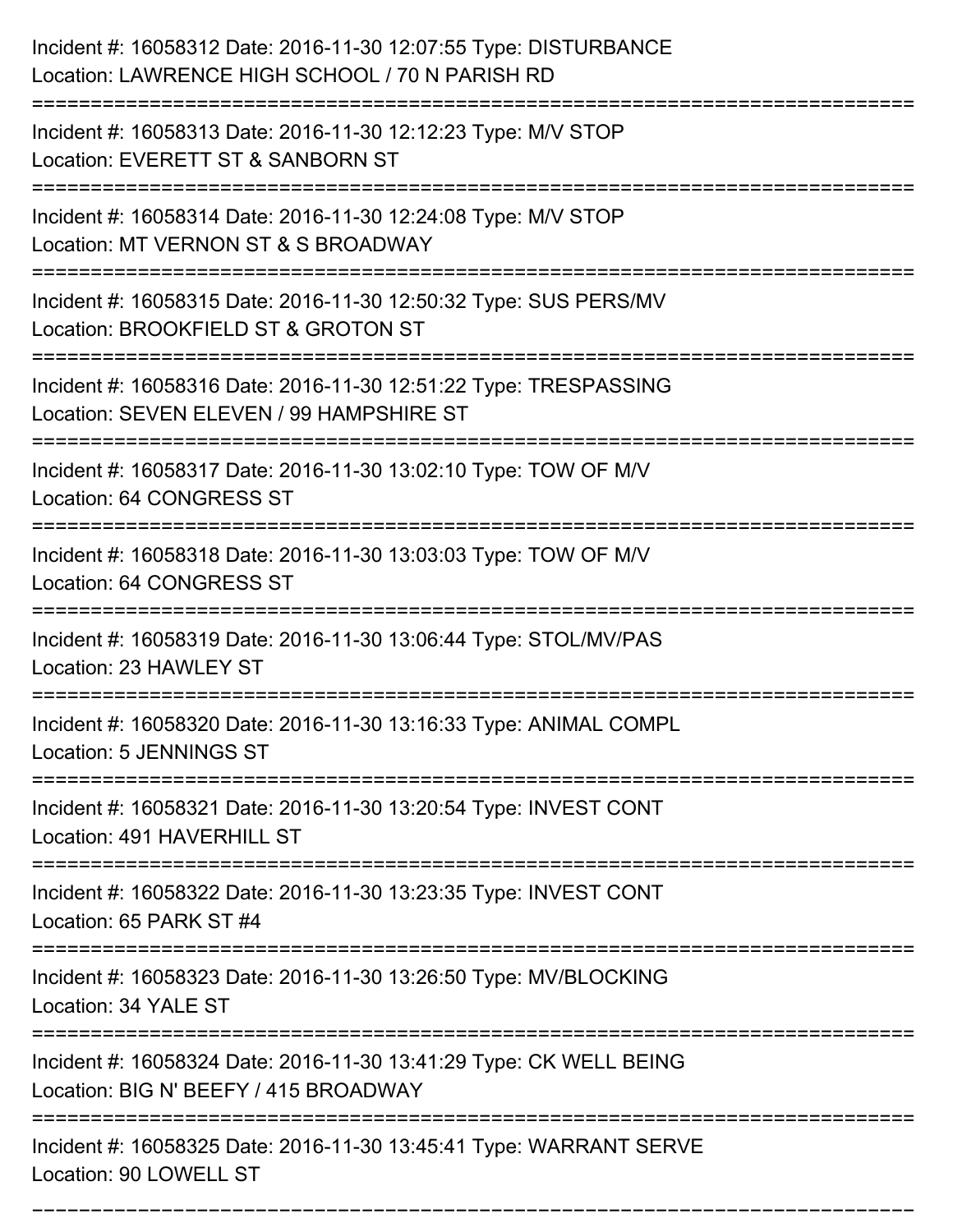| Incident #: 16058326 Date: 2016-11-30 14:04:18 Type: HIT & RUN M/V<br><b>Location: 2 LEXINGTON ST</b>                                                              |
|--------------------------------------------------------------------------------------------------------------------------------------------------------------------|
| Incident #: 16058327 Date: 2016-11-30 14:20:06 Type: TEST QED<br>Location: 90 LOWELL ST                                                                            |
| Incident #: 16058328 Date: 2016-11-30 14:28:00 Type: DOMESTIC/PROG<br>Location: 32 BRADFORD ST #1                                                                  |
| Incident #: 16058329 Date: 2016-11-30 14:34:53 Type: SUICIDE ATTEMPT<br>Location: 43 WHITE ST FL 2ND                                                               |
| Incident #: 16058330 Date: 2016-11-30 14:40:03 Type: AUTO ACC/NO PI<br>Location: CANAL ST & UNION ST<br>===================================<br>=================== |
| Incident #: 16058331 Date: 2016-11-30 14:40:58 Type: TEST QED<br>Location: 90 LOWELL ST                                                                            |
| Incident #: 16058332 Date: 2016-11-30 14:46:39 Type: UNWANTEDGUEST<br>Location: HOLIDAY INN EXPRESS / 224 WINTHROP AV<br>=================                         |
| Incident #: 16058333 Date: 2016-11-30 14:55:49 Type: LARCENY/PAST<br>Location: 60 DARTMOUTH ST FL 1                                                                |
| Incident #: 16058334 Date: 2016-11-30 15:21:39 Type: INVEST CONT<br>Location: 198 JACKSON ST                                                                       |
| Incident #: 16058335 Date: 2016-11-30 15:21:58 Type: INVEST CONT<br>Location: 45 BROADWAY                                                                          |
| Incident #: 16058336 Date: 2016-11-30 15:22:21 Type: SUS PERS/MV<br>Location: 21 BOSTON ST                                                                         |
| Incident #: 16058337 Date: 2016-11-30 15:23:24 Type: M/V STOP<br>Location: BROADWAY & TREMONT ST                                                                   |
| Incident #: 16058338 Date: 2016-11-30 15:30:12 Type: AUTO ACC/NO PI<br>Location: TRAIN STATION / 211 MERRIMACK ST                                                  |
| Incident #: 16058339 Date: 2016-11-30 15:31:07 Type: NOTIFICATION<br>Location: 237 JACKSON ST                                                                      |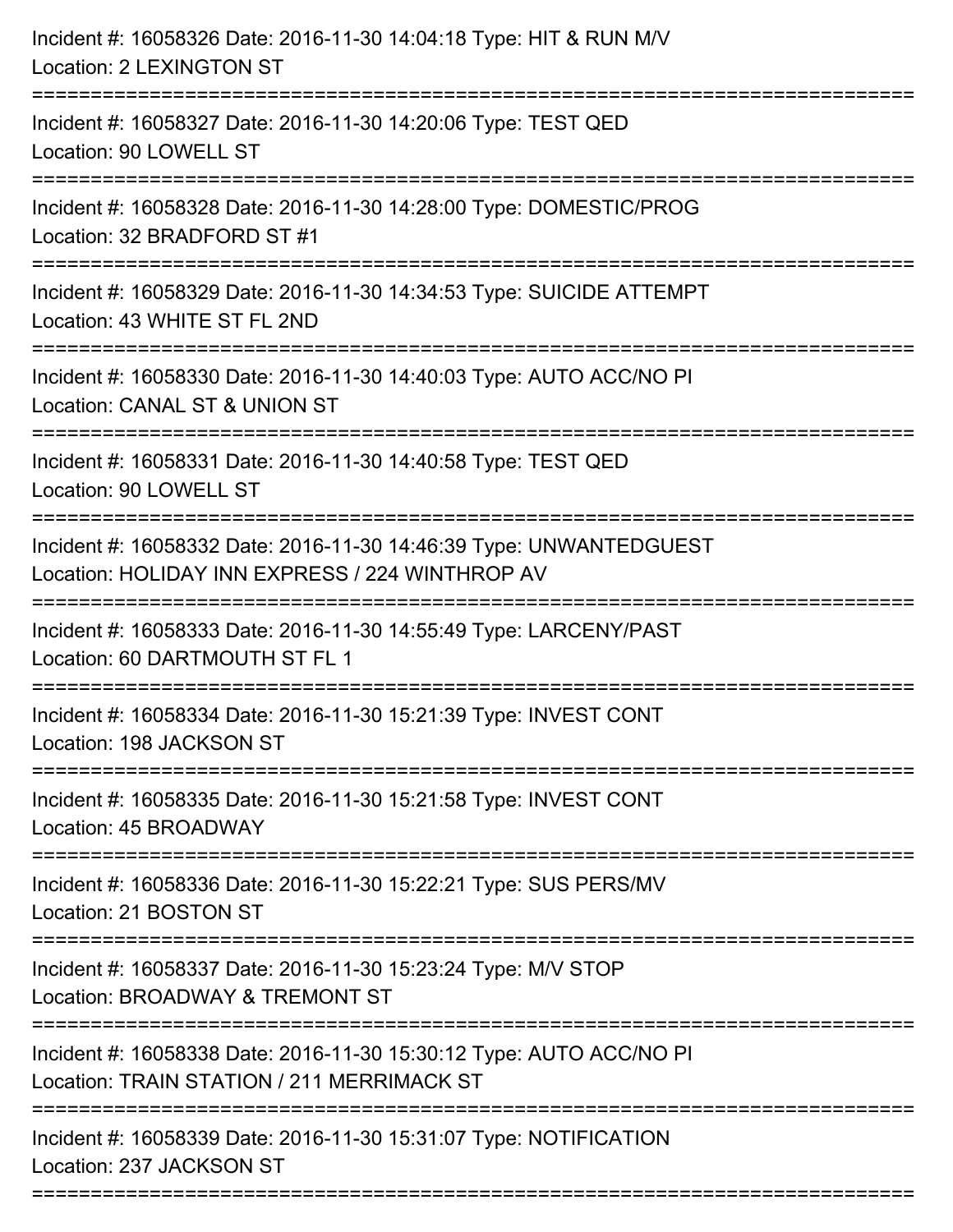Location: 18 SUMMIT AV

| Incident #: 16058341 Date: 2016-11-30 15:32:58 Type: M/V STOP<br>Location: ACTON ST & BROADWAY                         |
|------------------------------------------------------------------------------------------------------------------------|
| Incident #: 16058342 Date: 2016-11-30 15:36:16 Type: MV/BLOCKING<br>Location: 20 MONMOUTH ST                           |
| Incident #: 16058343 Date: 2016-11-30 15:41:08 Type: 209A/SERVE<br>Location: 38 ALLSTON ST                             |
| Incident #: 16058344 Date: 2016-11-30 15:44:10 Type: B&E/MV/PAST<br>Location: 41 THORNTON ST                           |
| ==================<br>Incident #: 16058345 Date: 2016-11-30 15:47:07 Type: M/V STOP<br>Location: LOWELL ST & WINTER ST |
| Incident #: 16058346 Date: 2016-11-30 15:49:18 Type: AUTO ACC/NO PI<br>Location: BOXFORD ST & WINTHROP AV              |
| Incident #: 16058347 Date: 2016-11-30 15:52:27 Type: 209A/SERVE<br>Location: 112 MARSTON ST #115                       |
| Incident #: 16058348 Date: 2016-11-30 15:54:53 Type: DISTURBANCE<br>Location: PAISANO'S / 265 MERRIMACK ST             |
| Incident #: 16058350 Date: 2016-11-30 16:10:46 Type: RECOV/STOL/MV<br>Location: 187 SANBORN ST                         |
| Incident #: 16058349 Date: 2016-11-30 16:11:12 Type: COURT DOC SERVE<br>Location: 54 ARLINGTON ST                      |
| Incident #: 16058351 Date: 2016-11-30 16:16:24 Type: 209A/SERVE<br>Location: 87 ALDER ST                               |
| Incident #: 16058352 Date: 2016-11-30 16:21:18 Type: SPECIAL CHECK<br>Location: E HAVERHILL ST & PROSPECT ST           |
| Incident #: 16058353 Date: 2016-11-30 16:28:56 Type: M/V STOP<br>Location: MANCHESTER & WILLOUGHBY ST                  |
|                                                                                                                        |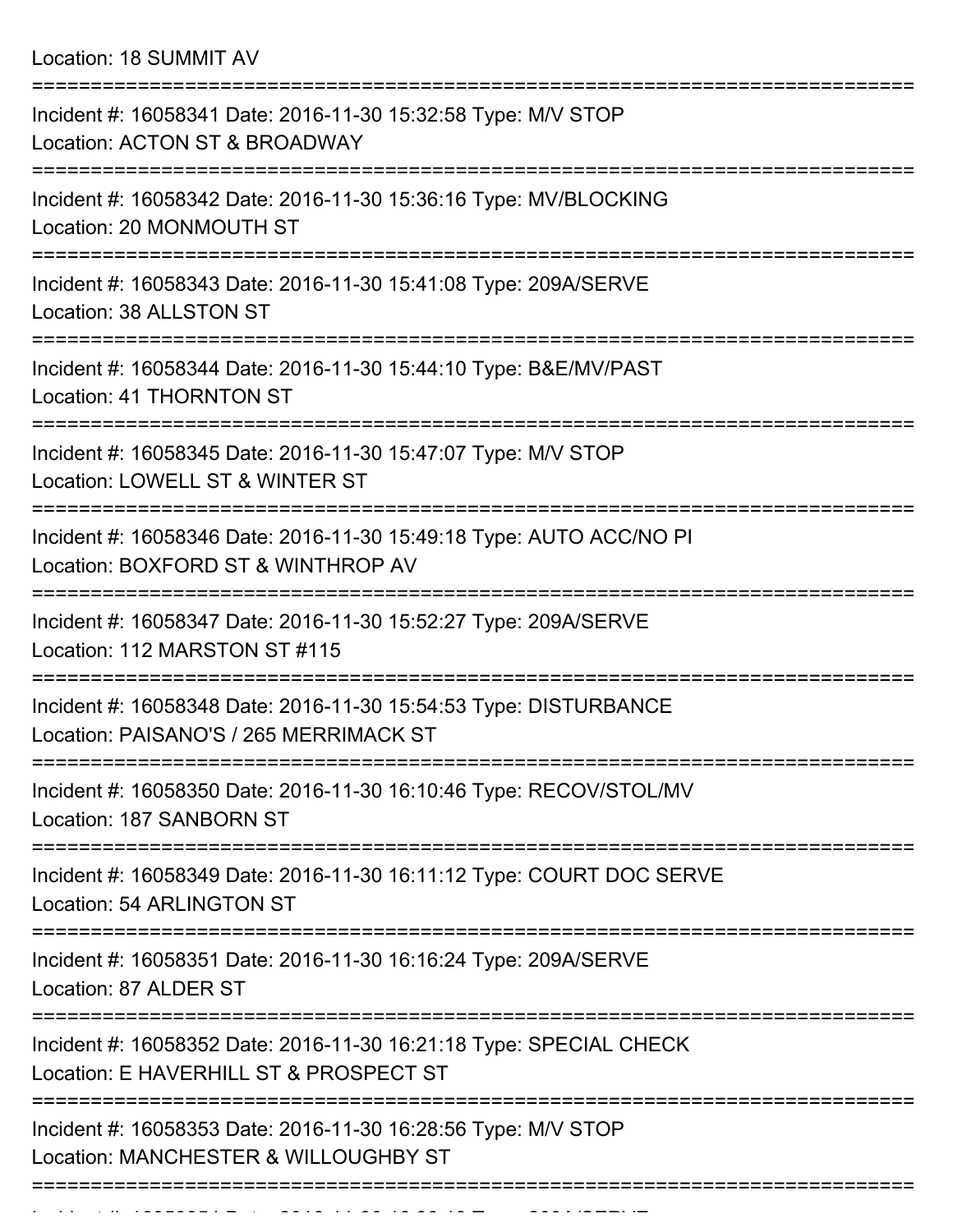| Location: 67 WARREN ST                                                                                                            |
|-----------------------------------------------------------------------------------------------------------------------------------|
| Incident #: 16058358 Date: 2016-11-30 16:45:02 Type: FRAUD<br>Location: 30 CHESTNUT ST                                            |
| Incident #: 16058357 Date: 2016-11-30 16:48:21 Type: UNWANTEDGUEST<br>Location: 205 BROADWAY                                      |
| Incident #: 16058355 Date: 2016-11-30 16:48:58 Type: M/V STOP<br>Location: 380 HAVERHILL ST                                       |
| Incident #: 16058356 Date: 2016-11-30 16:50:45 Type: 209A/SERVE<br>Location: 317 LOWELL ST                                        |
| Incident #: 16058359 Date: 2016-11-30 16:55:30 Type: UNWANTEDGUEST<br>Location: SPEEDWAY / 500 S UNION ST                         |
| Incident #: 16058360 Date: 2016-11-30 17:06:59 Type: M/V STOP<br>Location: HAMPSHIRE ST & HAVERHILL ST<br>======================= |
| Incident #: 16058361 Date: 2016-11-30 17:21:13 Type: M/V STOP<br>Location: 510 ESSEX ST                                           |
| Incident #: 16058362 Date: 2016-11-30 17:25:32 Type: M/V STOP<br>Location: FRANKLIN ST & HAVERHILL ST                             |
| Incident #: 16058363 Date: 2016-11-30 17:43:19 Type: M/V STOP<br>Location: BROADWAY & HAVERHILL ST                                |
| Incident #: 16058364 Date: 2016-11-30 17:48:38 Type: AUTO ACC/NO PI<br>Location: BROADWAY                                         |
| Incident #: 16058365 Date: 2016-11-30 17:51:24 Type: AUTO ACC/NO PI<br>Location: 280 MERRIMACK ST                                 |
| Incident #: 16058366 Date: 2016-11-30 17:53:44 Type: A&B D/W/ PROG<br>Location: PUEBLO SUPERMARKET / 309 PARK ST                  |
| Incident #: 16058367 Date: 2016-11-30 18:10:35 Type: 209A/SERVE<br>Location: 12 MAGINNIS AV                                       |
|                                                                                                                                   |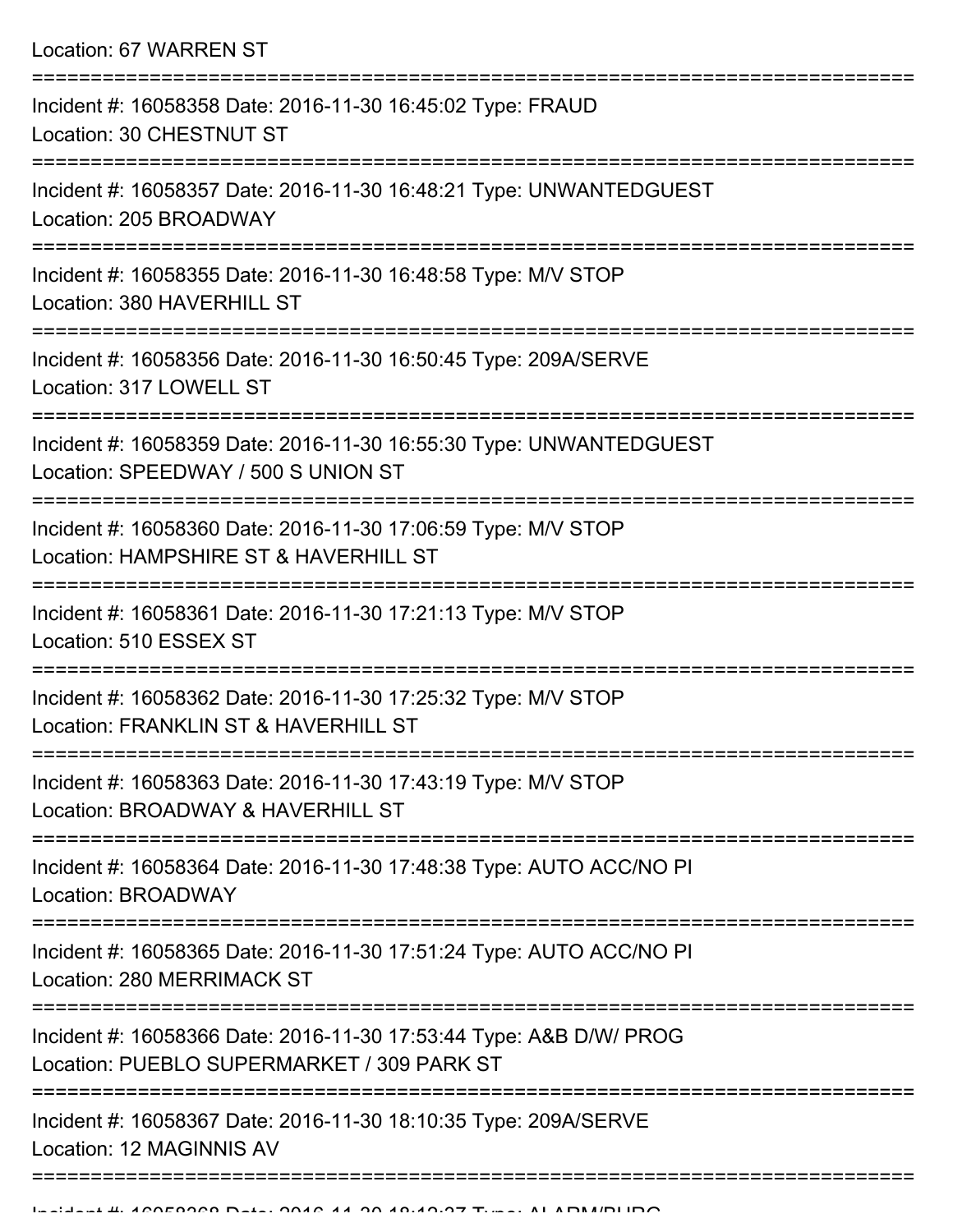Location: 287 COLONIAL RD

| Incident #: 16058369 Date: 2016-11-30 18:15:05 Type: M/V STOP<br>Location: ESSEX ST & HAMPSHIRE ST                        |
|---------------------------------------------------------------------------------------------------------------------------|
| Incident #: 16058370 Date: 2016-11-30 18:19:05 Type: ASSSIT OTHER PD<br>Location: 577 HAVERHILL ST FL 1ST                 |
| Incident #: 16058371 Date: 2016-11-30 18:28:36 Type: M/V STOP<br>Location: SPEEDWAY / 500 S UNION ST                      |
| Incident #: 16058372 Date: 2016-11-30 18:31:41 Type: M/V STOP<br>Location: ESSEX ST & FRANKLIN ST                         |
| Incident #: 16058373 Date: 2016-11-30 18:33:04 Type: INVEST CONT<br>Location: 80 MARGIN ST                                |
| Incident #: 16058374 Date: 2016-11-30 18:34:23 Type: DRUG VIO<br>Location: 108 CROSS ST                                   |
| Incident #: 16058375 Date: 2016-11-30 18:38:00 Type: M/V STOP<br>Location: BROADWAY & CONCORD ST                          |
| Incident #: 16058376 Date: 2016-11-30 18:38:33 Type: M/V STOP<br>Location: FLORAL ST & HUDSON AV                          |
| Incident #: 16058377 Date: 2016-11-30 18:46:14 Type: TRESPASSING<br>Location: SAM'S FOOD STORE / CLEARING OUT PA BROADWAY |
| Incident #: 16058378 Date: 2016-11-30 18:48:12 Type: M/V STOP<br>Location: CHESTER ST & STATE ST                          |
| Incident #: 16058379 Date: 2016-11-30 18:51:56 Type: M/V STOP<br>Location: CURRIER ST & ERVING AV                         |
| Incident #: 16058380 Date: 2016-11-30 18:53:13 Type: M/V STOP<br>Location: HAVERHILL ST & MARGIN ST                       |
| Incident #: 16058381 Date: 2016-11-30 18:54:57 Type: M/V STOP<br>Location: 205 BROADWAY                                   |
| Incident #: 16058382 Date: 2016-11-30 18:56:00 Type: MAI STOP                                                             |

Incident #: 16058382 Date: 2016-11-30 18:56:00 Type: M/V STOP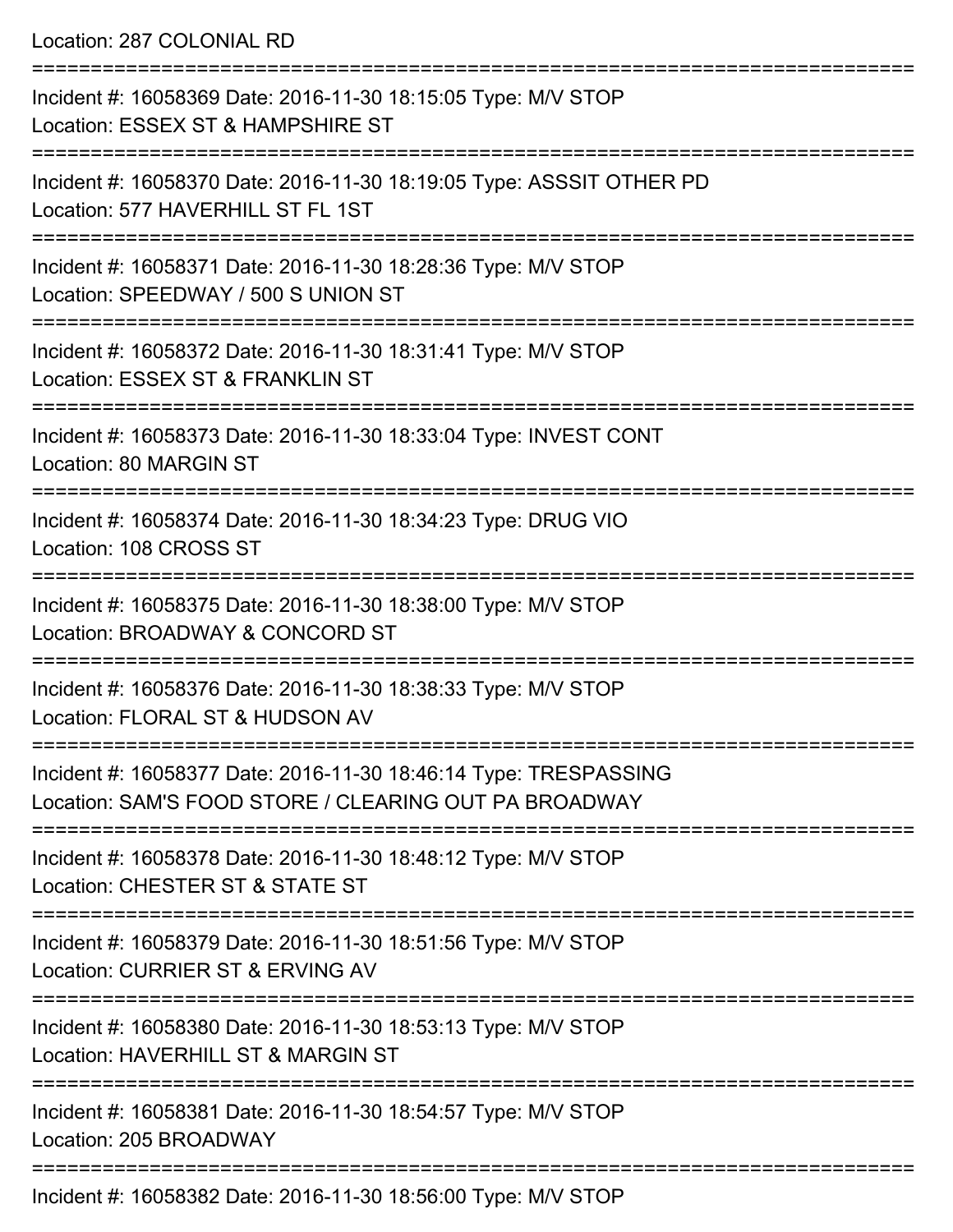| Incident #: 16058383 Date: 2016-11-30 19:02:34 Type: M/V STOP<br>Location: STORROW ST & WOODLAND ST                             |
|---------------------------------------------------------------------------------------------------------------------------------|
| Incident #: 16058384 Date: 2016-11-30 19:07:09 Type: 209A/SERVE<br>Location: 90 LOWELL ST                                       |
| Incident #: 16058385 Date: 2016-11-30 19:08:02 Type: 209A/SERVE<br>Location: 90 LOWELL ST                                       |
| Incident #: 16058386 Date: 2016-11-30 19:09:01 Type: M/V STOP<br>Location: AMES ST & HAVERHILL ST                               |
| Incident #: 16058387 Date: 2016-11-30 19:09:01 Type: 209A/SERVE<br>Location: 90 LOWELL ST<br>================================== |
| Incident #: 16058388 Date: 2016-11-30 19:09:52 Type: 209A/SERVE<br>Location: 90 LOWELL ST                                       |
| Incident #: 16058389 Date: 2016-11-30 19:11:41 Type: M/V STOP<br>Location: 88 BROADWAY<br>=============                         |
| Incident #: 16058391 Date: 2016-11-30 19:19:23 Type: GENERAL SERV<br>Location: 110 THOREAU WAY #82-12 FL 2                      |
| Incident #: 16058390 Date: 2016-11-30 19:22:52 Type: M/V STOP<br>Location: LAWRENCE ST & SARATOGA ST                            |
| Incident #: 16058392 Date: 2016-11-30 19:26:59 Type: STOL/MV/PAS<br>Location: 378 S UNION ST                                    |
| Incident #: 16058393 Date: 2016-11-30 19:44:23 Type: B&E/MV/PAST<br>Location: 85 WESLEY ST                                      |
| Incident #: 16058394 Date: 2016-11-30 19:46:34 Type: NOISE ORD<br>Location: 73 BUTLER ST                                        |
| Incident #: 16058395 Date: 2016-11-30 19:52:48 Type: STOL/MV/PR<br>Location: 606 ANDOVER ST                                     |
| Incident #: 16058396 Date: 2016-11-30 20:03:12 Type: MEDIC SUPPORT                                                              |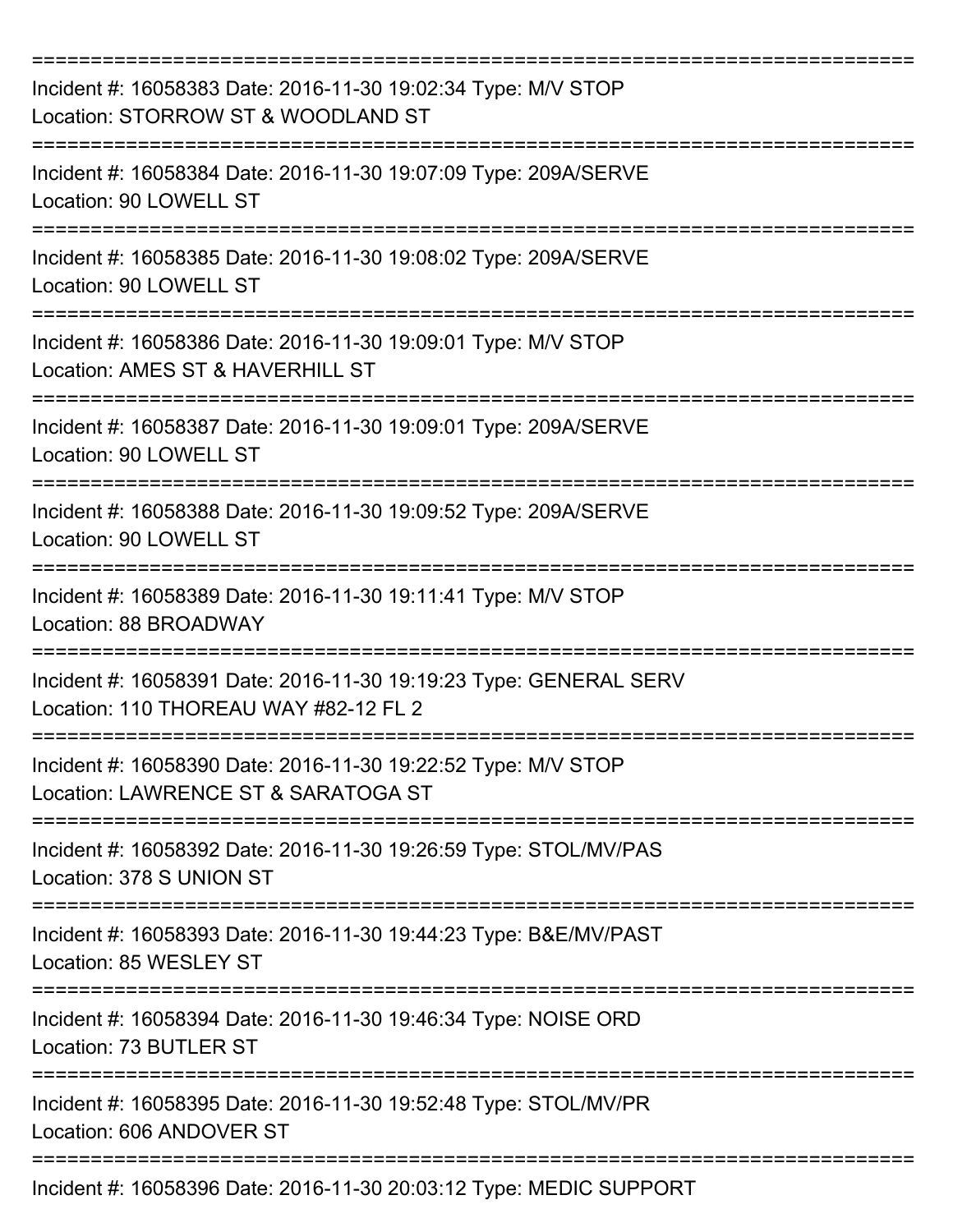| Incident #: 16058397 Date: 2016-11-30 20:15:54 Type: GENERAL SERV<br>Location: 77 S UNION ST                  |
|---------------------------------------------------------------------------------------------------------------|
| Incident #: 16058398 Date: 2016-11-30 20:21:01 Type: GENERAL SERV<br>Location: 96 BOWDOIN ST #2               |
| Incident #: 16058399 Date: 2016-11-30 20:28:23 Type: AUTO ACC/NO PI<br>Location: CANAL ST & MARSTON ST        |
| Incident #: 16058400 Date: 2016-11-30 20:47:15 Type: M/V STOP<br>Location: 25 MARSTON ST                      |
| Incident #: 16058401 Date: 2016-11-30 20:50:12 Type: STOL/MV/PAS<br>Location: 606 ANDOVER ST                  |
| Incident #: 16058402 Date: 2016-11-30 20:59:45 Type: TRESPASSING<br>Location: 145 EXCHANGE ST #C              |
| Incident #: 16058403 Date: 2016-11-30 21:09:39 Type: MV/BLOCKING<br>Location: 60 PLEASANT ST<br>============= |
| Incident #: 16058404 Date: 2016-11-30 21:13:28 Type: M/V STOP<br>Location: 249 ANDOVER ST                     |
| Incident #: 16058405 Date: 2016-11-30 21:44:52 Type: M/V STOP<br>Location: 198 ESSEX ST                       |
| Incident #: 16058406 Date: 2016-11-30 22:25:51 Type: WARRANT SERVE<br>Location: 90 LOWELL ST                  |
| Incident #: 16058407 Date: 2016-11-30 22:51:06 Type: GENERAL SERV<br>Location: 73 BUTLER ST                   |
| Incident #: 16058408 Date: 2016-11-30 23:18:14 Type: 911 HANG UP<br>Location: 22 LANSDOWNE CT                 |
| Incident #: 16058409 Date: 2016-11-30 23:25:26 Type: M/V STOP<br>Location: BELMONT ST & ERVING AV             |
| Incident #: 16058410 Date: 2016-11-30 23:41:38 Type: M/V STOP                                                 |